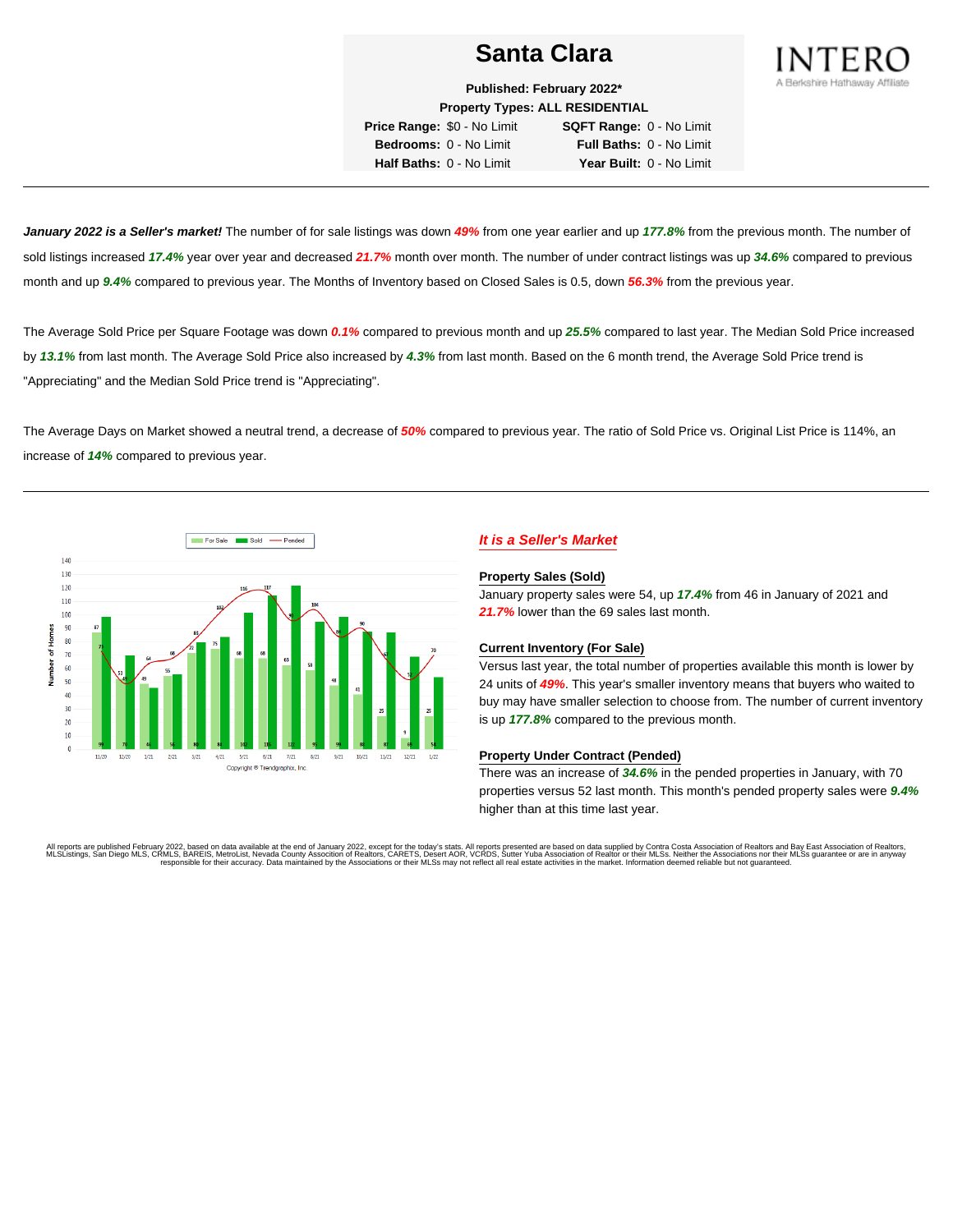**Scott Chase**

# Scott Chase<br>01354522<br>**Santa Clara**



**Published: February 2022\***

**Property Types: ALL RESIDENTIAL**

**Price Range:** \$0 - No Limit **SQFT Range:** 0 - No Limit

**Bedrooms:** 0 - No Limit **Full Baths:** 0 - No Limit **Half Baths:** 0 - No Limit **Year Built:** 0 - No Limit

## **The Average Sold Price per Square Footage is Neutral\***

The Average Sold Price per Square Footage is a great indicator for the direction of property values. Since Median Sold Price and Average Sold Price can be impacted by the 'mix' of high or low end properties in the market, the Average Sold Price per Square Footage is a more normalized indicator on the direction of property values. The January 2022 Average Sold Price per Square Footage of \$1040 was down **0.1%** from \$1041 last month and up **25.5%** from \$829 in January of last year.

\* Based on 6 month trend – Appreciating/Depreciating/Neutral





### **The Days on Market Shows Neutral Trend\***

The average Days on Market (DOM) shows how many days the average property is on the market before it sells. An upward trend in DOM trends to indicate a move towards more of a Buyer's market, a downward trend indicates a move towards more of a Seller's market. The DOM for January 2022 was 15, down **31.8%** from 22 days last month and down **50%** from 30 days in January of last year.

#### **The Sold/Original List Price Ratio is Rising\*\***

The Sold Price vs. Original List Price reveals the average amount that sellers are agreeing to come down from their original list price. The lower the ratio is below 100% the more of a Buyer's market exists, a ratio at or above 100% indicates more of a Seller's market. This month Sold Price vs. Original List Price of 114% is the same as last month and up from **14%** % in January of last year.

\* Based on 6 month trend – Upward/Downward/Neutral

\*\* Based on 6 month trend - Rising/Falling/Remains Steady

All reports are published February 2022, based on data available at the end of January 2022, except for the today's stats. All reports presented are based on data supplied by Contra Costa Association of Realtors and Bay Ea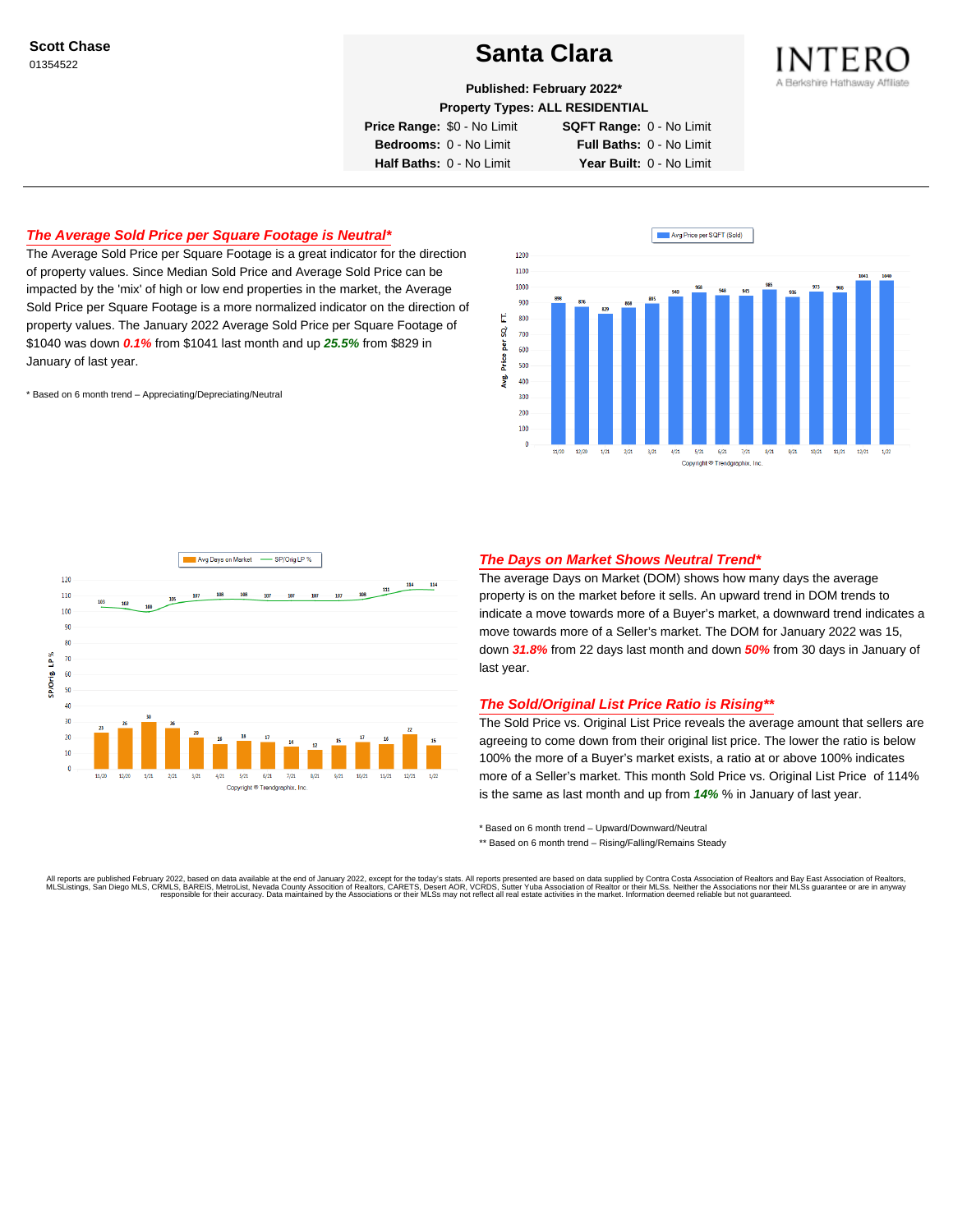## Scott Chase<br>01354522



**Published: February 2022\***

**Property Types: ALL RESIDENTIAL**

**Price Range:** \$0 - No Limit **SQFT Range:** 0 - No Limit

**Bedrooms:** 0 - No Limit **Full Baths:** 0 - No Limit **Half Baths:** 0 - No Limit **Year Built:** 0 - No Limit

### **The Average For Sale Price is Appreciating\***

The Average For Sale Price in January was \$1,290,000, up **15.6%** from \$1,116,000 in January of 2021 and up **33.4%** from \$967,000 last month.

### **The Average Sold Price is Appreciating\***

The Average Sold Price in January was \$1,589,000, up **31.4%** from \$1,209,000 in January of 2021 and up **4.3%** from \$1,524,000 last month.

#### **The Median Sold Price is Appreciating\***

The Median Sold Price in January was \$1,696,000, up **40.9%** from \$1,204,000 in January of 2021 and up **13.1%** from \$1,500,000 last month.

\* Based on 6 month trend – Appreciating/Depreciating/Neutral





## **It is a Seller's Market\***

A comparatively lower Months of Inventory is more beneficial for sellers while a higher months of inventory is better for buyers.

\*Buyer's market: more than 6 months of inventory Seller's market: less than 3 months of inventory Neutral market: 3 – 6 months of inventory

#### **Months of Inventory based on Closed Sales**

The January 2022 Months of Inventory based on Closed Sales of 0.5 was decreased by **56.3%** compared to last year and up **306.7%** compared to last month. January 2022 is Seller's market.

#### **Months of Inventory based on Pended Sales**

The January 2022 Months of Inventory based on Pended Sales of 0.4 was decreased by **52.2%** compared to last year and up **115.6%** compared to last month. January 2022 is Seller's market.

All reports are published February 2022, based on data available at the end of January 2022, except for the today's stats. All reports presented are based on data supplied by Contra Costa Association of Realtors, and be as responsible for their accuracy. Data maintained by the Associations or their MLSs may not reflect all real estate activities in the market. Information deemed reliable but not quaranteed